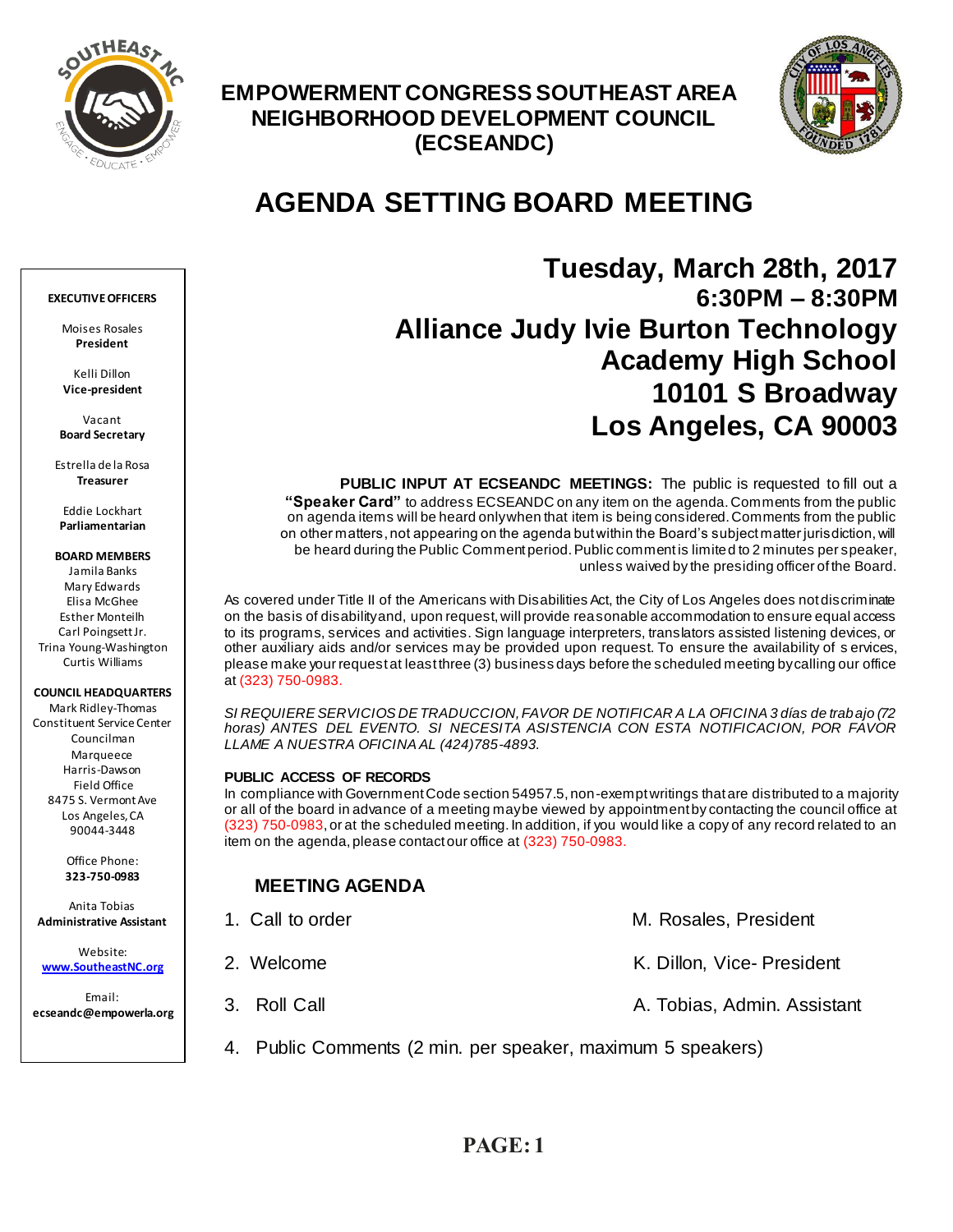- 5. Elected Officials and City Department Reports (4 min. each)
	- a. Senior Lead Officers
	- b. Council Districts 8, 9, 15
	- c. Department of Neighborhood Empowerment (DONE)
	- d. Office of the Mayor
- 7. New Business (90 min)
	- a. Discussion and Possible Board Action for Approval of a1. March 14<sup>th</sup> 2017 Agenda Setting Board Meeting a2. March 28<sup>th</sup> 2017 General Board Meeting
	- b. Discussion and Possible Board Action regarding Partnership with Weingart YMCA Wellness and Aquatic Center for the 2017 Resident Camp. b1. Date: July 22<sup>nd</sup>-29<sup>th</sup> b2.Location: Camp Round Meadow Big Bear, CA. b3. Partnership: To help Children 7-15 years old go to camp funding NTE \$5,000
	- c. Discussion and Possible Board Action regarding Partnership with Council District 8 for the Annual Veteran Memorial Day Celebration c1. Date: Saturday May 27th 2017
		- c2. Time: 9AM- 1PM
		- c3. Location: CSC 8475 S. Vermont Ave. LA, CA 90044
		- c4. Partnership for portable restrooms, flags, additional tables and chairs, and canopies. NTE \$600
	- d. Discussion and Possible Board Action to Participate in the National Night Out 2017
		- d1. Date: August 1, 2017 (Tuesday)
		- d2. Time: 2:00 p.m. 7:00 p.m.
		- d3. Where: LAPD Southeast Division 145 WEST 108th STREET Los Angeles, CA 90061
	- e. Discussion and Possible Board Action Regarding Area Assembly/Resource Fair in area 1
		- e1. Date: July 22, 2017
		- e2. Time: 11:00 am -2:00 pm
		- e3. Location: Green Meadows Park 431 E. 89th Street Los Angeles Ca 90002.
		- e4. Budget: NTE \$5000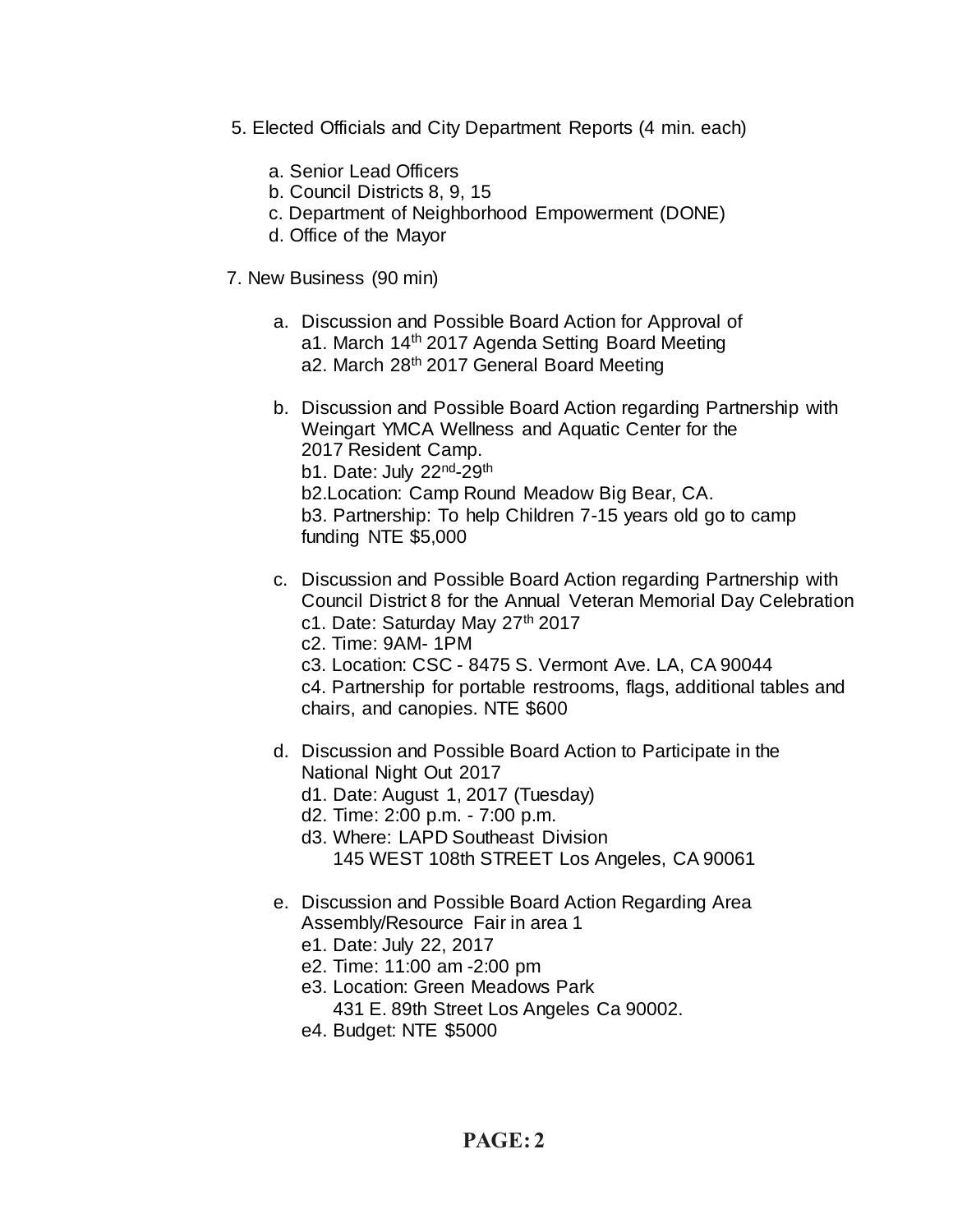- f. Discussion and Possible Board Action Regarding 2<sup>nd</sup> Tuesday meetings.
	- f1. Removing 2<sup>nd</sup> Tuesdays monthly meeting
	- f2. Replacing 2nd Tuesday Board meetings with Committee meetings.
	- f3. Only having one monthly meeting every  $4<sup>th</sup>$ Tuesday of every month.
- g. Discussion and Possible Board Action Regarding 4<sup>th</sup> Tuesday meeting Time.
	- g1. Change start time from 6:30PM to 6PM
- 8. Unfinished Business (5 min. per item)
	- a. Update on "CD8 End of Term Grant" for \$15,000.00 awarded to the ECSEANDC for Beautification.

## **END OF ACTION ITEMS**

Committee Reports (2 min. per committee)

- a. Budget Committee Chair **1988** E. dela Rosa
- b. Outreach Committee Chair **Daniel M.Rosales**
- c. Quality of Life Committee Chair T. Washington
- d. Beautification Committee Chair Fame E. Monteilh
- e. Public Safety Committee Chair. E. Lockheart
- F. The Calculate Communication of the C. Booking<br>f. Youth/ Young Adults Comm. Chair J. Banks
- g. Land Use Committee Chair **E. McGhee**
- h. Hospitality Committee Chair M. Edwards
- i. Social Media Chair **Chair** F. McGhee
- 
- 
- 
- 
- 
- 
- 
- 
- 

9. **Board Vacancy:** Discussion and Possible Board Vote (5 min.) Below are the ECSEANDC vacant board seats. Please See Bylaws for Duties & Responsibilities also Article 6 section 2E page 9. **VACANCY - a) Member At-Large Rep #1**

 **b) Member At-Large Rep #3**

- **c) Member At-Large Rep #4**
- **d) Youth Representative**
- **e. Board Secretary**
- 10. Board Member Comments (5 min.)
- 11. President Closing Comments (3 min.)
- 12. Adjournment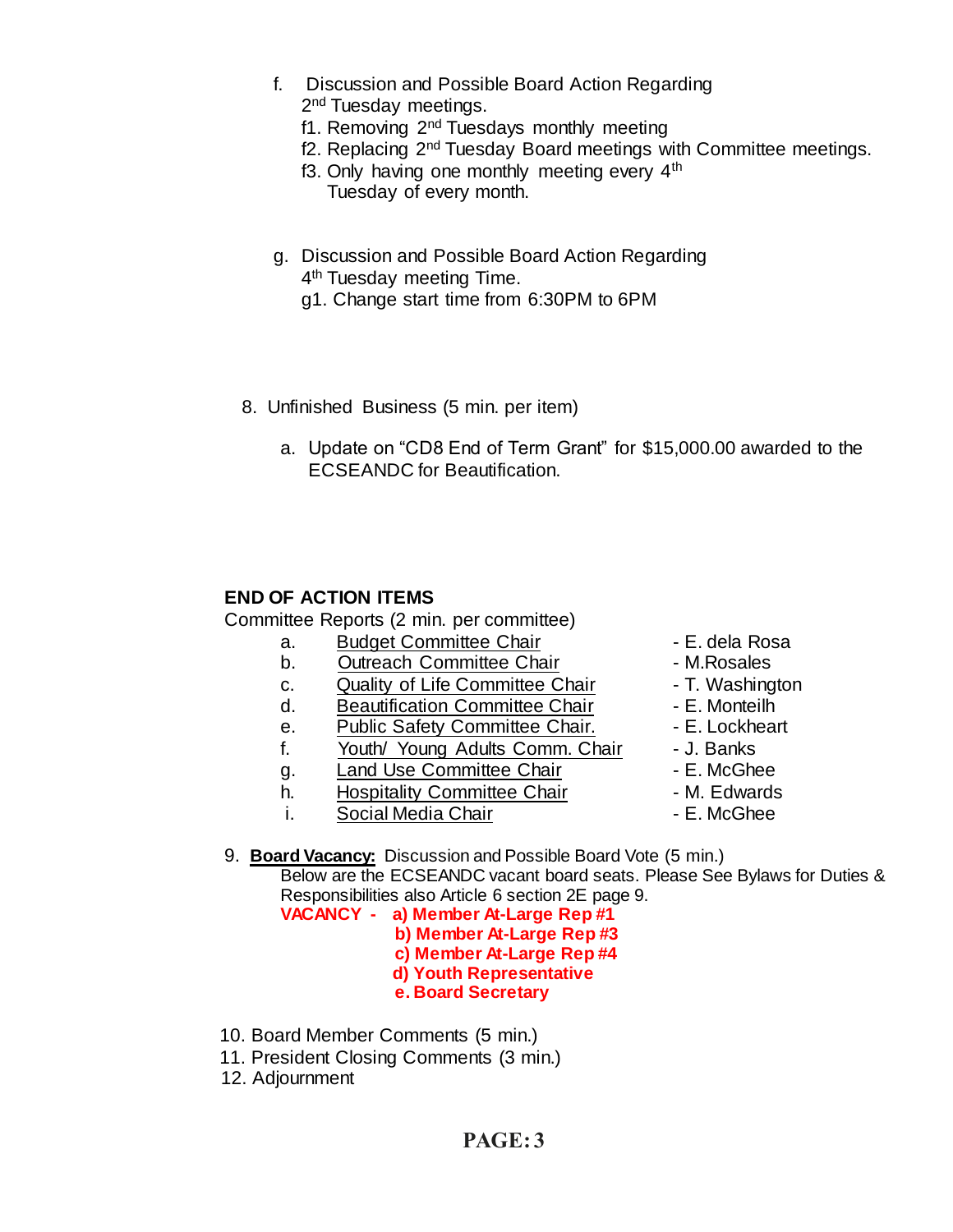## **ANNOUNCEMENTS**

*Neighboring Neighborhood Council Meetings:*

- o WATTS
- o Board Meeting: 2nd Tuesday of the month at 6:30pm, meeting location: watts senior citizen center; 1657 E. Century Blvd., Los Angeles, Ca 90002-2987, office location and phone number:10221 Compton Ave. #203, Los Angeles, CA 90002 (323) 564-0260 o HARBOR GATEWAY NORTH
- o Board Meeting: 4TH TUESDAY OF THE MONTH AT 7:00 PM, Meeting Location: 135th Street Elementary School 801 W. 135TH Street, Gardena, Ca 90247-2154, Office Location And Phone Number: PO Box 3723, Gardena, CA 90247, (310) 768-3853, [harborgatewaynorth.org](http://www.lacity.org/disclaim/disclaim.cfm?goto=http://HARBORGATEWAYNORTH.ORG%20%20%20%20%20%20%20%20%20%20%20%20%20%20%20%20%20%20%20%20%20%20%20%20%20%20%20%20%20/%20_blank)
- o COMMUNITY & NEIGHBORS FOR 9<sup>TH</sup> DISTRICT UNITY o Board Meeting: 4th Friday Of The Month At 4:30 Pm, Meeting Location; Estelle Van Meter Center Sr. Center - 606 E. 76th Street, Los Angeles, 90001-2802, office
- location and phone number; 7600 S. Avalon Blvd. Los Angeles, CA 90001, (323) 750-0496 o EMPOWERMENT CONGRESS SOUTHWEST AREA NDC o Board Meeting: 3rd Monday of the month at 6:30 pm, Mark Ridley-Thomas Constituent Service Center - 8475 S. Vermont Ave, Los Angeles 90044-3448, office
- location and phone number; 8475 S. Vermont Ave, Los Angeles, CA 90044 3448, (323) 789-1434. o VOICES OF 90037
- o Board Meeting: 4th Wednesday of the month at 6:30pm, meeting location: Normandie Avenue Elementary School, 4505 S Raymond Ave, Los Angeles CA 90037- 2817, council contact information; (323) 299-0809
- o EMPOWERMENT CONGRESS CENTRAL AREA NDC
- o Board Meeting: 4th Monday of the month at 6:30 pm, meeting location; Amistad Plaza Apartment community room 6050 S. Western Avenue, Los Angeles, Ca 90047-1464, office location and phone number, 8475 S. Vermont Avenue, Los Angeles, CA 90044-3448, (323) 789-1449.
- o EMPOWERMENT CONGRESS NORTH AREA NDC
- Board Meeting: 1ST Thursday of the month at 6:30 pm, meeting location, Expo Center Community Room. 2<sup>nd</sup> floor, 3980 So. Menlo Ave, Los Angeles, CA 90007.

## **NEXT Southeast Council MEETING – May 23rd 2017 @6:30p.m. Location: Council District 8 Office 8475 S. Vermont Ave Los Angeles, CA 90044-3448**

## **ECSEANDC MEETING RULES**

All meetings are conducted in accordance with the Ralph M. Brown Act. The basic council rules listed here are contained either in that Act, the governing bylaws of this Council or in rules adopted by the Governing Board. All ECSEANDC Meeting Locations shall be compliant with the Americans with Disabilities Act.

**DEFINITION OF STAKEHOLDER:** [Bylaws Article 4 (5) "any individual who lives, owns property, works, participates in a

community or faith-based organization, or attends classes within the geographic area of this Council". 116th Street, South, 80th Street, North, Central Ave, East Vermont Ave, West and to include the Mark Ridley Thomas constituent Center. (Bylaws Article III)

**AGENDAS –** Unless otherwise posted, the ECSEANDC meets the 4th Tuesday of every month at 6:30PM at the Mark Ridley-Thomas Constituent Services Center. The agendas for ECSEANDC meetings contain a brief general description of those items to be considered at the meetings. Items on the "Consent Agenda" may be voted on as a group unless a councilmember or stakeholder wishes to be heard on that item. In the event a councilmember or stakeholder wishes to be heard on an item, it will be called special and heard under the "Public Hearing" section of the agenda. Eight (8) members of the Council constitute a quorum for the transaction of business.